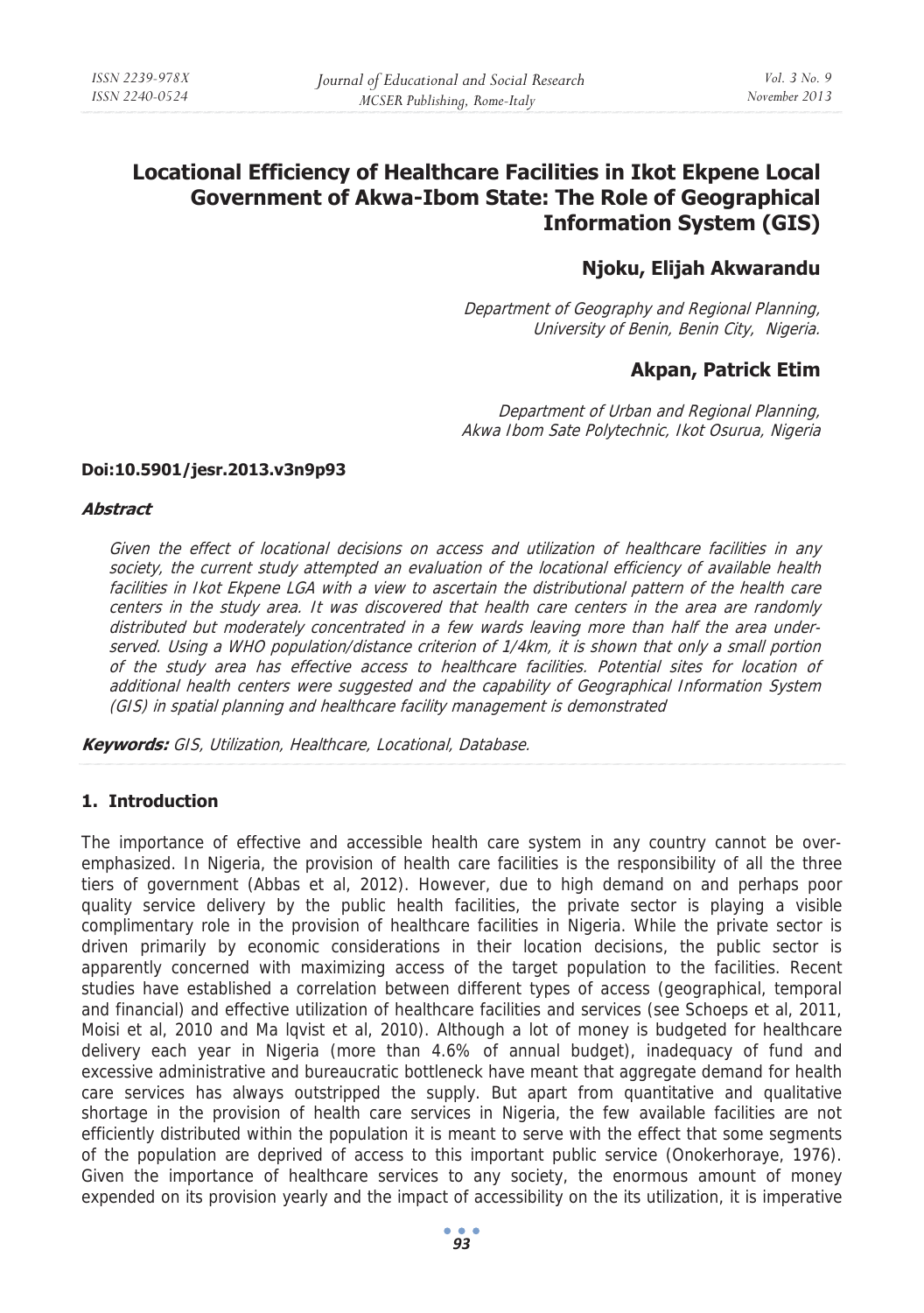to ask therefore: how do public decision makers determine the efficient location points for health facilities to maximize accessibility as well as utilization? Suggesting a solution to the above question is the crux of this paper.

 Among the many tools for solving spatial locational problems, the capability of Geographical Information System (GIS) in spatial planning and management has been acknowledged. GIS is a robust suite of technical software designed to accept, analyze, store and output geo-based data. GIS has been applied in different geo-location, visualization and numerous decision support contexts. In the last few decades however, GIS application in health care facility and services management has become widespread and indispensible. As far back as 1854, John Snow made one of the foremost applications of GIS to health mapping. He used GIS to map disease outbreak in Broad Street, USA and was able to trace their cause and source (Law et al, 1998). Since then, GIS has seen notable patronage in health facility location, mapping, analyses and services demand forecasts. In Nigeria, Abbas et al (2012) created a GIS database of health facilities in Chikun local government and analyzed their spatial distribution based on given accessibility and locational efficiency criteria. Based on his analysis, new points of potential locations were suggested. Also, Njoku (2001) attempted an assessment of the locational distribution of maternity centers in Ibadan North Local Government. Using 'proximity to road' and 'areal size' as criteria, he analyzed the observed pattern of health centers in the study area. Apart from analyzing spatial location of health care facilities, GIS has also been deployed in mapping, visualizing and monitoring disease diffusion. For instance, Dzikwi and Abbas (2012) mapped diffusion of rabbies in Kaduna state using data collected from ministry of Agriculture. GIS and epidemiology literature is replete with similar efforts to understand the geography of disease (see Rytkonen and Mika, 2004, Pyle, 1979). Given the importance of healthcare delivery in any society and the government effort to raise the quality of life of its citizenry through healthcare provision in Ikot Ekpene LGA, it becomes imperative to evaluate the efficiency of current locational pattern of available healthcare facilities in the study area with a view to ensuring efficiency and maximum possible utilization. Consequently, Following WHO (1997) recommendation for health facility planning in developing economies, the current study aimed at evaluating the locational efficiency of health care facilities in Ikot-Ekpene LGA using a maximum ¼ km distance/settlement threshold.

To achieve the above aim, the following objectives were set:

- To create a GIS-readable database of healthcare facilities in Ikot-Ekpene LGA
- Analyze the locational and distributional pattern of the healthcare facilities in the study area.
- Suggest efficient and equitable location of healthcare facilities in the study area using WHO distance criteria.

### **2. Geo-Historical Setting of the Study Area**

Ikot Ekpene LGA lies between latitudes 5° 10` and 5° 30` North and longitudes 7° 30` and 7° 45` East. The LGA is known as a regional centre of commerce, with notable exports of palm products, especially palm oil, kernels, raffia products including raffia fibers and its sweet wine, as well as ground crops like yams, cassava, taro, and corn which attract large population from the neighboring towns. Ikot Ekpene lies on the North-Western flank of Akwa Ibom State. Its position makes it one of the economic gateways to Akwa Ibom State. Ikot Ekpene is a historical local government administration in Nigeria, as it became a premier model local government administration in 1951.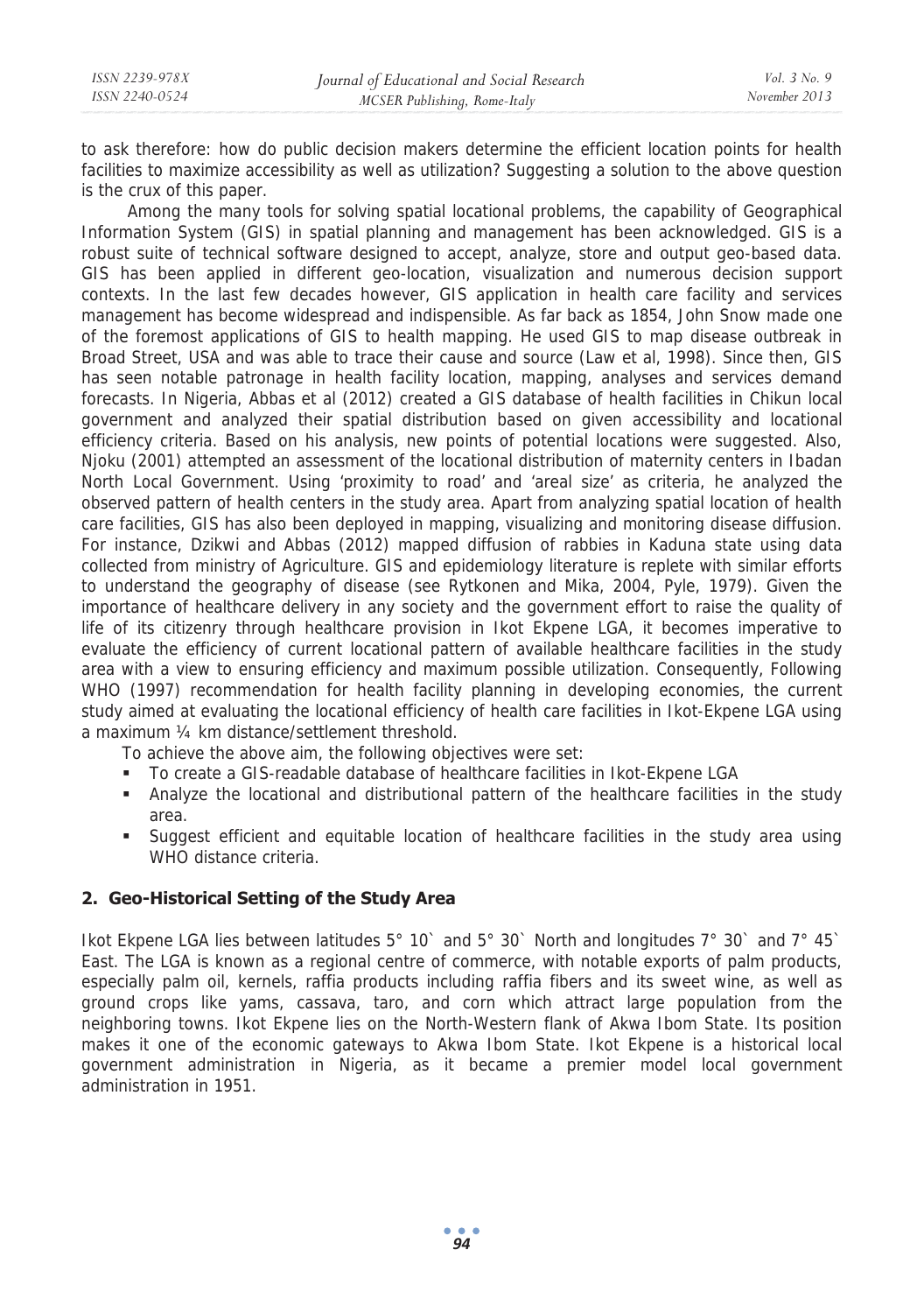

**Fig.1.1:** Map of Ikot Ekpene Local Government Area.

The town is located on the highway that parallels the coast, between Calabar to the south east and Aba to the west, with the state capital, Uyo. Umuahia is the next major town to the north.

| S/N | Lat     | Long | <b>Name/Address</b>                                                                         | Ownership |
|-----|---------|------|---------------------------------------------------------------------------------------------|-----------|
| 01  |         |      | 0357445 0572140 General Hopital, Ikot Ekpene Abak Road                                      | Public    |
| 02  |         |      | 0358793 0571635 Infectious Disease Hospital (IDH), Uyo Road                                 | Public    |
| 03  |         |      | 0355959 0572678 Demark Clinic and Maternity, 9 Library Avenue Ikot Ekpene                   | Private   |
| 04  |         |      | 0356405 0572927 Nse-Abasi maternity Home. NO.2 Queen Street Clinic                          | Private   |
| 05  | 0356837 |      | 0572883 Boron Clinic, NO.14 progress road                                                   | Private   |
| 06  |         |      | 0358317 0571836 Alpha Clinic and maternity, 24 old Itu Road                                 | Private   |
| 07  |         |      | 0358643 0358643 Carudo Clinic, Ekoiso Road                                                  | Private   |
| 08  |         |      | 0358720 0572233 Divine Clinic, Church Road                                                  | Private   |
| 09  |         |      | 0358497 0572434 Ndiana-Abasi Medical center NO.56 Essien Road,                              | Private   |
| 10  |         |      | 0358300 0572952 50 legg clinic, Ikot Ebie yem Road                                          | Private   |
| 11  |         |      | 0357559 0570995 Ufan-Abasi Clinic and maternity, No. 12 new stadium Road                    | Private   |
| 12  |         |      | 0357989 0571496 Angel Diagnostic center Nto Efa close off Anwa Udo Akai                     | Private   |
| 13  |         |      | 0357887 0572106 His Word Medical Centre, 45 Atan Road                                       | Private   |
| 14  |         |      | 0367658   053266 Evergreen medical center4 Otong Road Ikot Ekpene,                          | Private   |
| 15  |         |      | 00357475 0573306 Bridge medical center and maternity, No. 6 Ukam Road                       | Private   |
| 16  |         |      | 0356964 0573808 Salthon medical center and maternity, No. 9 Kono Road Ikot Ekpene           | Private   |
| 17  |         |      | 0356230 0573547 Sunshine Clinic in front of the Clinic, No. 29 Ekong Road                   | Private   |
| 18  |         |      | 0356050 0573761 Victory clinic, No. 53 Ibong Road, Ikot Ekpene                              | Private   |
| 19  | 0357031 |      | 0573349 Tominon specialist clinic, No. 4 Ibong Road, Ikot Ekpene                            | Private   |
| 20  |         |      | 0357203 0573534 Emem-Obong maternity home and clinic, No. 6 Akpan Umoh lane off<br>Umo-obot | Private   |

**Fig. 1.2:** Table of Healthcare facilities in Ikot-Ekpene

## **3. Materials and Methods**

#### 3.1 Data acquisition and Mapping

Using analogue data sourced from ministry of health, Uyo, a digital GIS-readable database was constructed on the available healthcare facilities in the LGA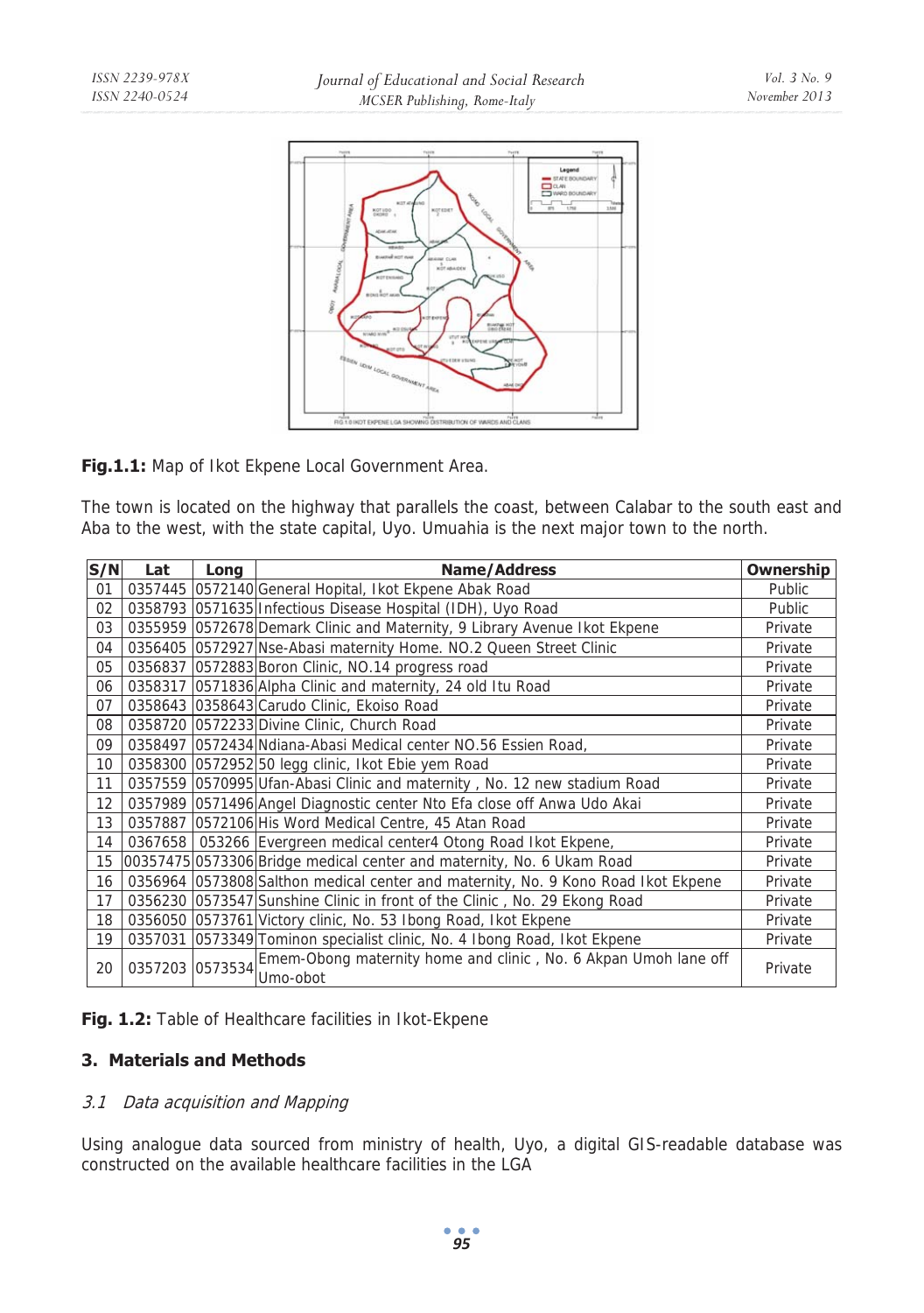

Fig. 1.3: GIS database of Healthcare facilities in the study area

The study utilized data containing the comprehensive list of healthcare facilities (public and private) and their coordinates in Ikot Ekpene LGA. The Political map of Ikot Ekpene LGA was sourced from the local government to serve as the base map. Global Positioning System (GPS) was used to collect coordinate points of the health care centers in the local government as in table 1.1below. The data was disaggregated according to location of health care facilities. A GIS database was created using Microsoft excell 2007 and ArcGIS 9.2 software. The location of each health care facilities was used to analyze general spatial distribution within the study area. To create the 1/4 distance buffer map, the data was exported into Arcmap GIS software with Spatial Analyst extension. Data containing the list of health care centers and their addresses in Ikot Ekpene LGA was also subjected to GIS analyses.



 **Fig.1.4:** Spatial Distribution of Health care Facilities in Ikot Ekpene LGA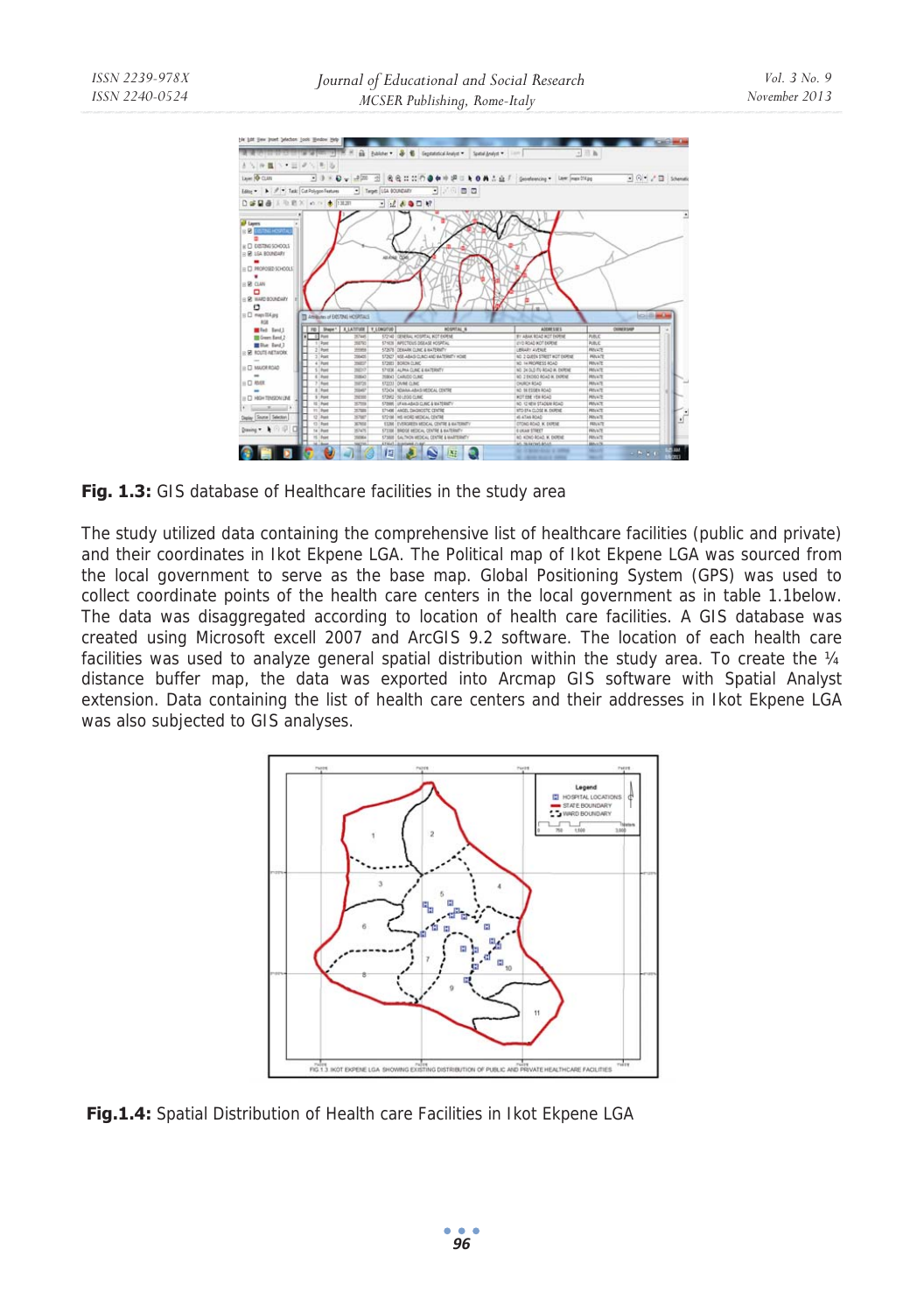



On-screen digitization was done on features such as roads, rivers, and ward boundaries. Wards and health care facilities were digitized as polygons and points features respectively. These spatial data were organized in layers. The criteria used were according to WHO (1997) distance criteria of 1/4km in locating health facilities from residential settlements.

## **4. Results and Discussion**

Data was collected on the total number of healthcare facilities and their characteristics in the study area with a view to analyzing their spatial distribution. The study area is made up of 11 wards with 1 general hospital, 1 specialized public health center and 18 private health centers. As shown in fig.1.2, private health centers account for 90% of the health facilities in the area. Available health facilities in the study area are concentrated within a few wards. Specifically, 3 wards namely, ward 5; ward 7 and ward 9 constituting about 27% of the number of wards actually have 18 of the healthcare facility –about 80% of the healthcare facilities. This reveals obvious geographical imbalance in the location of such facilities.





To determine areas effectively served by the available health facilities using WHO (1997)  $\frac{1}{4}$ distance criterion, a 250-meters buffer was generated (see figure 1.5) All the areas within the